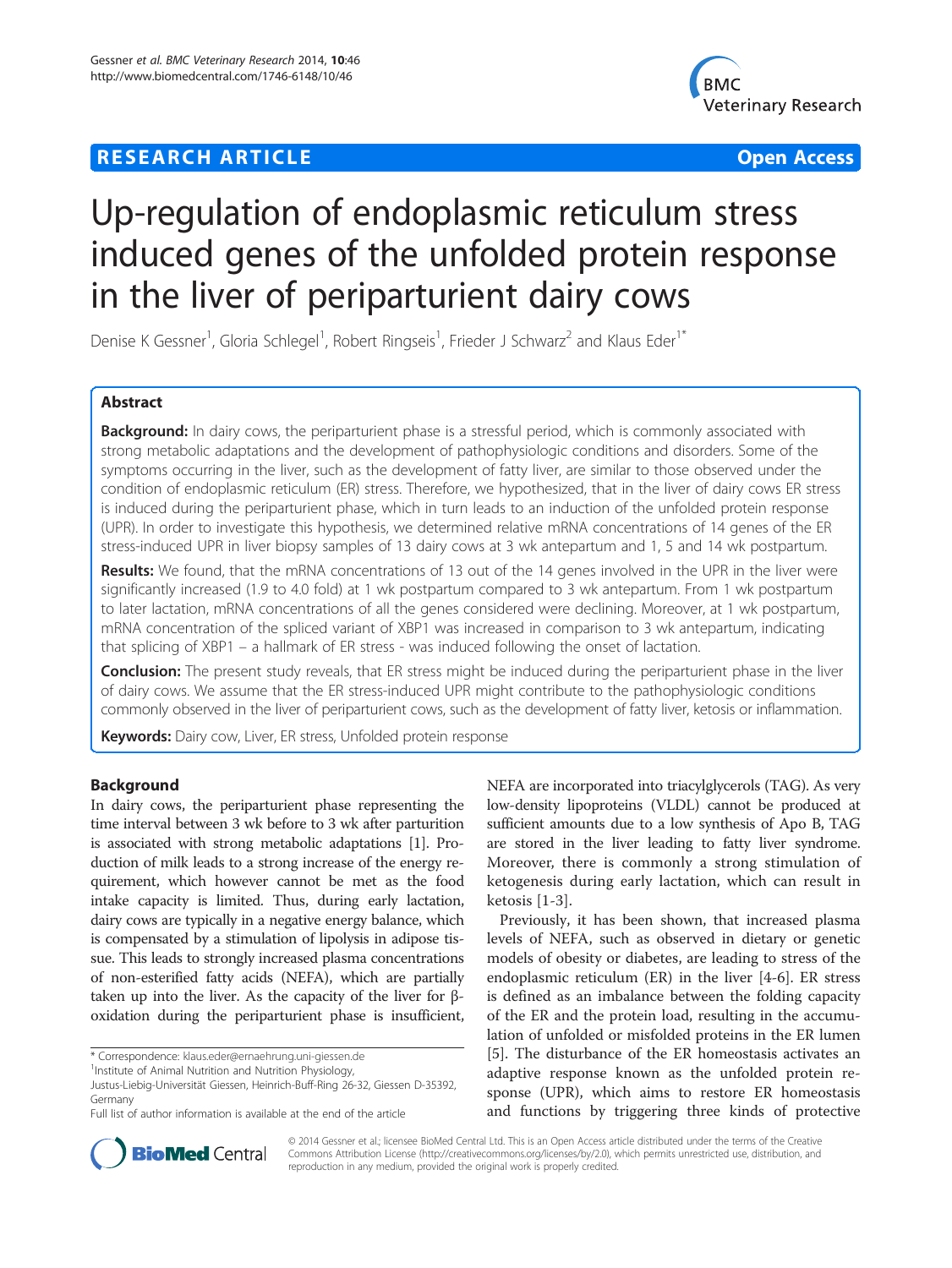cellular responses: (i) up-regulation of ER chaperones, such as immunoglobulin heavy-chain binding protein (BiP), to assist in the refolding of proteins; (ii) attenuation of protein translation, and (iii) degradation of misfolded proteins by the proteasome by a process called ER-associated degradation (ERAD) [[7,8\]](#page-7-0). If ER stressinduced damage is too strong and homeostasis cannot be restored, the UPR can lead to cell death by the induction of apoptosis [[9,10\]](#page-7-0). Sensing of stress in the ER lumen is mediated by three ER stress transducers: inositol requiring 1 (IRE1), PKR-like ER kinase (PERK), and activating transcription factor 6 (ATF6) [\[5,8](#page-7-0)]. Under non-stress conditions these transducers are bound to the abundant luminal chaperone BiP preventing them from activating downstream events. When misfolded proteins are accumulating in the ER lumen, BiP dissociates from the stress transducers in order to chaperone the misfolded proteins, which leads to an activation of ER stress transducers and an initiation of the UPR [[9,11](#page-7-0)]. Activation of PERK stimulates the phosphorylation of eukaryotic initiation factor (eIF) 2α, which attenuates protein translation [[12](#page-7-0)]. IRE1 activation causes unconventional splicing of Xbox binding protein 1 (XBP1) mRNA and translation into the transcription factor XBP1 [\[8](#page-7-0)]. XBP1 up-regulates ER chaperons, components of ERAD and stimulates phospholipid biosynthesis, which leads to an expansion of the ER membrane [[5-7\]](#page-7-0). IRE1 activation moreover leads to an activation of nuclear factor kappa B (NF-κB), a transcription factor involved in inflammation, and an induction of pro-apoptotic genes [\[5,13](#page-7-0)]. ATF6 is a transcription factor, which is activated by processing via site 1 and site 2 proteases in the Golgi. The activated ATF6 induces the expression of genes involved in ERAD, lipid biosynthesis, ER expansion and protein folding [[5\]](#page-7-0).

Interestingly, activation of the UPR, such as observed in models of obesity or diabetes or induced by application of chemical ER stress inducers, leads to a variety of symptoms in the liver, which are similar to those observed in periparturient dairy cows, such as the development of fatty liver [[14-16\]](#page-7-0), an induction of fibroblast growth factor (FGF) 21 [[17\]](#page-7-0), an enhancement of the antioxidant and cytoprotective capacity by activation of nuclear factor E2-related factor 2 (Nrf2) [\[18,19](#page-7-0)], and an induction of inflammation [[20](#page-7-0),[21](#page-7-0)].

The fact that periparturient cows have commonly strongly increased plasma concentrations of NEFA and the similarities between the metabolic changes observed in the liver of periparturient cows and those induced by ER stress, prompted us to the hypothesis that the periparturient phase in dairy cows is associated with the development of ER stress in the liver. In order to investigate this hypothesis, we determined mRNA concentrations of several important components of the three branches of the UPR operating as chaperons, foldases, components of ERAD or inducers of apoptosis (Table [1](#page-2-0)) in liver biopsy samples of dairy cows during the periparurient phase. mRNA concentrations of these genes have been proposed as reliable markers of ER stress [[22-25\]](#page-7-0).

#### **Results**

Performance parameters of the cows used in this experiment have recently been reported [[34\]](#page-7-0). Milk yield of the cows, in average from wk 1 to wk 14 was approximately 33 kg/d, average feed intake was 18.5 kg DM/d. The onset of lactation led to a strong negative energy balance of about -65 MJ NEL/d in wk 1. At 14 wk postpartum, the cows had a slightly positive energy balance. Plasma NEFA concentrations showed their peak values at 1 wk postpartum while plasma β-hydroxybutyric acid (BHBA) concentrations were highest at 1 wk and 5 wk postpartum. Liver TAG concentrations were highest at 5 wk postpartum [[34\]](#page-7-0). The cows considered in this study, moreover, showed increased mRNA concentrations of tumor necrosis factor α and acute phase proteins (C-reactive protein, haptoglobin, serum amyloid A) being indicative of a pro-inflammatory condition and increased mRNA concentrations of various Nrf2 target genes and of FGF21 in the liver at 1 wk postpartum [[35](#page-7-0),[36](#page-7-0)].

To detect an activation of the UPR due to ER stress, we determined mRNA concentrations of BiP (encoded by HSPA5) and 13 downstream genes of the three ER stress sensors by qRT-PCR and the mRNA concentration of the spliced variant of XBP1 (sXBP1) by standard RT-PCR. The mRNA concentrations of all the UPR target genes, with the only exception of WARS, were elevated from 3 wk antepartum to 1 wk postpartum (Table [2\)](#page-2-0). Moreover, at 1 wk postpartum, mRNA concentration of sXBP1 was increased in comparison to 3 wk antepartum, indicating that splicing of XBP1 was induced following the onset of lactation (Figure [1](#page-3-0)). From 1 wk postpartum to later lactation, mRNA concentrations of all the genes involved in the UPR were declining. However, relative mRNA concentrations of some genes considered (ATF4, CASP3, EDEM1, WARS, XBP1) were also significantly increased at 5 wk postpartum in comparison to 3 wk antepartum (Table [2](#page-2-0)). The mRNA concentrations of most of the genes considered were not different between 14 wk postpartum and 3 wk antepartum, while mRNA concentrations of ATF4 and the 114 bp unspliced XBP1 were higher at 14 wk postpartum than at 3 wk antepartum.

We also determined the mRNA concentrations of genes associated with DNA damage, DNA repair, and cell cycle (ATM, BRCA1, HSBP1, HSPA8, MSH2, RPS9, XRCC5) (Table [3](#page-3-0)). Those genes are not regulated by ER stress, and thus can be used to evaluate whether ER stress is specifically induced. However, we observed that the mRNA concentrations of most of these genes (with the exception of BRCA1) showed the same expression pattern as the abovementioned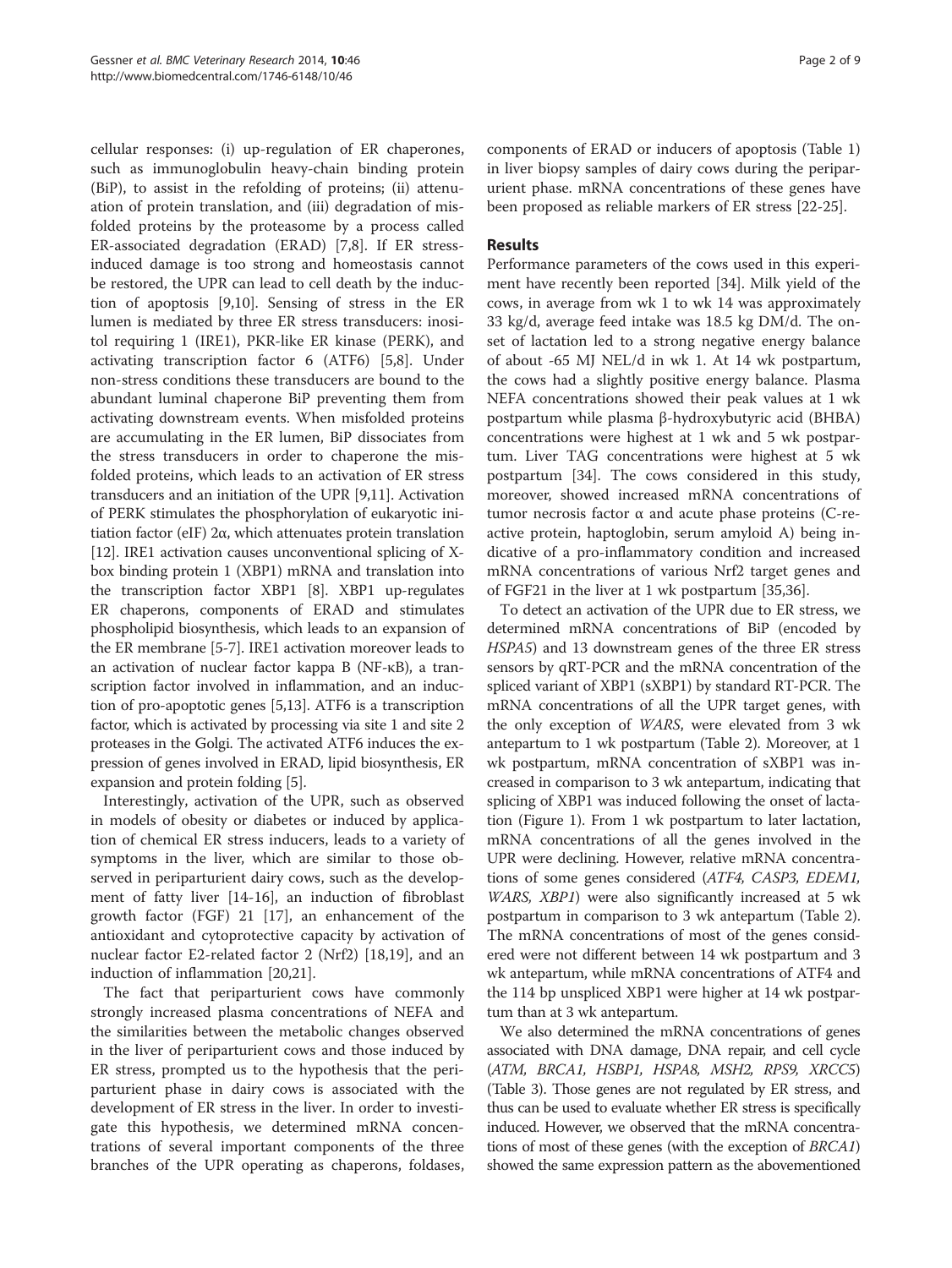| Component <sup>1</sup>                              | <b>Function</b>                                                                                                                                                                 | Reference    |
|-----------------------------------------------------|---------------------------------------------------------------------------------------------------------------------------------------------------------------------------------|--------------|
| ATF4                                                | Indicator of PERK activation, transcription factor which contributes to the transcriptional activation of [5]<br>chaperones and foldases                                        |              |
| BAK1                                                | ER stress induced pro-apoptotic gene of the BCL-2 family proteins                                                                                                               | $[10]$       |
| BAX                                                 | ER stress induced pro-apoptotic gene of the BCL-2 family proteins                                                                                                               | $[26]$       |
| HSPA5 (encoding BiP)                                | Chaperon, master regulator of UPR                                                                                                                                               | [5,27]       |
| CASP3, CASP8, CASP9 (encoding<br>caspases $3, 8, 9$ | ER stress induced members of a family of cysteine proteases which are critical mediators of<br>apoptosis                                                                        | [9,13,27,28] |
| DDIT3 (encoding CHOP)                               | Non ER localised transcription factor, induced by ER stress through PERK and ATF6, mediates ER<br>stress induced apoptosis                                                      | $[29]$       |
| EDEM1                                               | ER stress induced target of IRE, component of the ER-associated degradation system (ERAD)                                                                                       | [29, 30]     |
| HERPUD1 (encoding HERP)                             | ER stress induced target of ATF6, a resident membrane protein involved in the ERAD complex                                                                                      | $[31]$       |
| PDIA4                                               | ER stress induced target of PERK, one of the most important ER resident protein folding enzymes<br>with chaperone activity in preventing the aggregation of unfolded substrates | $[25]$       |
| DNAJC3 (encoding P58 <sup>IPK</sup> )               | ER stress induced target of IRE, a molecular chaperone                                                                                                                          | $[32]$       |
| <b>WARS</b>                                         | ER stress induced target of PERK, ATF4 target gene, aminoacyl-tRNA synthetase involved in protein<br>synthesis                                                                  | $[33]$       |
| XBP1                                                | ER stress induced target of IRE, transcription factor which induces the transcriptional activation of<br>chaperones                                                             | $[5]$        |

<span id="page-2-0"></span>Table 1 Functions of the ER stress-induced genes considered in this study

<sup>1</sup>ATF4 = activating transcription factor 4; BAK1 = BCL2-antagonist/killer 1; BAX = BCL2-associated X protein; CASP = apoptosis-related cysteine peptidase DDIT3 = DNA-damage-inducible transcript 3; DNAJC3 = DnaJ (Hsp40) homolog, subfamily C, member 3; EDEM1 = ER degradation enhancer, mannosidase alpha-like 1; HERPUD1 = homocysteine-inducible, endoplasmic reticulum stress-inducible, ubiquitin-like domain member 1; HSPA5 = heat shock 70 kDa protein 5; PDIA4 = protein disulfide isomerase family A, member 4; WARS = tryptophanyl-tRNA synthetase; XBP1 = X-box binding protein 1.

ER stress-regulated genes (increase from 3 wk antepartum to 1 wk postpartum and decrease from 1 wk to 14 wk postpartum) indicating that genes involved in DNA damage, DNA repair, and cell cycle are similarly regulated in the liver of cows during lactation as ER stress-regulated genes.

# **Discussion**

In the present study, we observed that BiP, a chaperone which is considered as the master regulator of the UPR [[5\]](#page-7-0), and several downstream genes of the three ER stress transducers (IRE1, PERK, ATF6) are up-regulated in the

| Table 2 Relative mRNA concentrations of ER stress-induced genes in the liver of Holstein cows at 3 wk antepartum and |  |
|----------------------------------------------------------------------------------------------------------------------|--|
| 1, 5 and 14 wk postpartum <sup>1</sup>                                                                               |  |

| Gene $2$          | 3 wk antepartum $(n = 13)$   | 1 wk postpartum $(n = 13)$   | 5 wk postpartum $(n = 13)$    | 14 wk postpartum $(n = 13)$  |
|-------------------|------------------------------|------------------------------|-------------------------------|------------------------------|
| ATF4              | $1.00 \pm 0.25$ <sup>a</sup> | $3.14 \pm 0.25$ <sup>c</sup> | $2.08 \pm 0.26^b$             | $1.65 \pm 0.24^b$            |
| BAK1              | $1.00 \pm 0.29$ <sup>a</sup> | $2.10 \pm 0.30^b$            | $1.56 \pm 0.29$ <sup>ab</sup> | $1.59 \pm 0.28^{ab}$         |
| BAX               | $1.00 \pm 0.36^a$            | $3.02 \pm 0.39^b$            | $1.98 \pm 0.35^{ab}$          | $1.52 \pm 0.35^a$            |
| CASP3             | $1.00 \pm 0.31$ <sup>a</sup> | $2.54 \pm 0.27^b$            | $2.07 \pm 0.26^{\rm b}$       | $1.71 \pm 0.26^{ab}$         |
| CASP8             | $1.00 \pm 0.25$ <sup>a</sup> | $2.48 \pm 0.24^b$            | $1.88 \pm 0.23$ <sup>ab</sup> | $1.73 \pm 0.23^{ab}$         |
| CASP9             | $1.00 \pm 0.37$ <sup>a</sup> | $2.45 \pm 0.35^{\rm b}$      | $1.89 \pm 0.34^{ab}$          | $1.84 \pm 0.36^{ab}$         |
| DDIT <sub>3</sub> | $1.00 \pm 0.17$ <sup>a</sup> | $1.86 \pm 0.17^b$            | $1.58 \pm 0.17^{ab}$          | $1.41 \pm 0.17^{ab}$         |
| DNAJC3            | $1.00 \pm 0.15^a$            | $1.89 \pm 0.17^b$            | $1.49 \pm 0.17$ <sup>ab</sup> | $1.43 \pm 0.15^{ab}$         |
| EDEM1             | $1.00 \pm 0.21$ <sup>a</sup> | $1.70 \pm 0.21^{\rm b}$      | $1.69 \pm 0.20^{\rm b}$       | $1.25 \pm 0.22^{ab}$         |
| <b>HERPUD1</b>    | $1.00 \pm 0.45$ <sup>a</sup> | $3.96 \pm 0.37^b$            | $2.27 \pm 0.43$ <sup>a</sup>  | $1.66 \pm 0.38$ <sup>a</sup> |
| HSPA5             | $1.00 \pm 0.29$ <sup>a</sup> | $2.74 \pm 0.27^b$            | $1.64 \pm 0.26$ <sup>a</sup>  | $1.41 \pm 0.24$ <sup>a</sup> |
| PDIA4             | $1.00 \pm 0.25$ <sup>a</sup> | $1.92 \pm 0.28$ <sup>b</sup> | $1.34 \pm 0.24^{ab}$          | $1.23 \pm 0.25^{ab}$         |
| <b>WARS</b>       | $1.00 \pm 0.35$ <sup>a</sup> | $2.03 \pm 0.31^{ab}$         | $2.31 \pm 0.29^b$             | $1.93 \pm 0.30^{ab}$         |
| XBP1 (unspliced)  | $1.00 \pm 0.25$ <sup>a</sup> | $3.14 \pm 0.25$ <sup>c</sup> | $2.08 \pm 0.26^b$             | $1.65 \pm 0.24^b$            |

<sup>1</sup>mRNA concentrations of genes are expressed relative to the mRNA abundance at 3 wk antepartum.

<sup>2</sup>Abbreviations of gene names: see Table 1.

a,b,cMeans without common superscripts differ significantly ( $P < 0.05$ ).

Values are means ± SEM.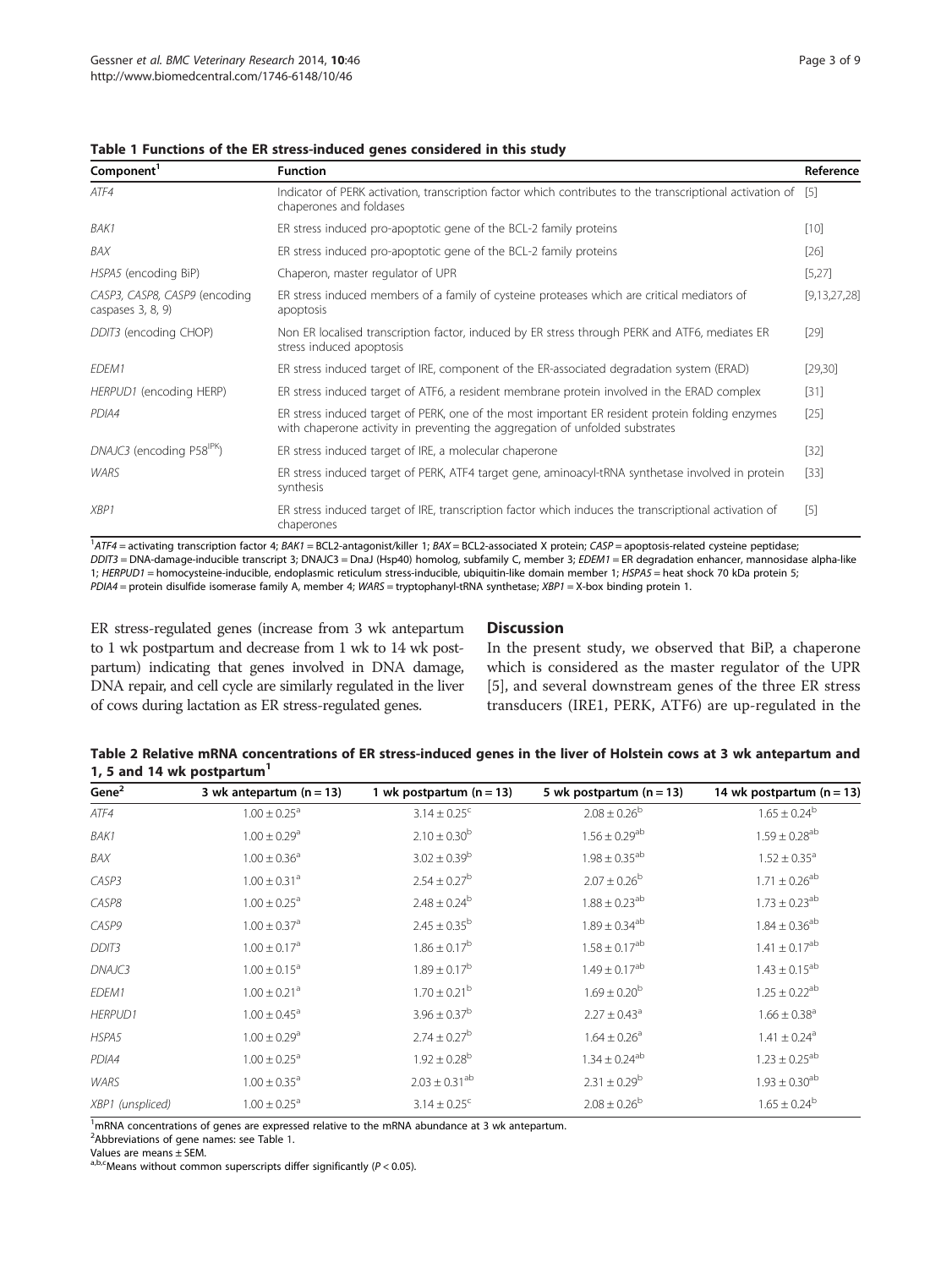<span id="page-3-0"></span>

liver of dairy cows at early lactation (Figure [2](#page-4-0)). It has been assumed that mRNA concentrations of ER chaperons, ERAD components, such as BiP, HERP, WARS, PDIA4, P58IPK, EDEM1, XBP1, and ATF4, or genes, that are involved in the induction of apoptosis, such as Chop or caspases, are reliable markers of ER stress [\[22-24,27,37](#page-7-0)]. Thus, the present study strongly suggests the presence of ER stress in the liver of dairy cows during early lactation, which was associated with induction of the UPR. This suggestion is supported by the present finding, that the mRNA concentration of sXBP1 in the liver was increased at 1 wk postpartum, indicative of an increased XBP1 splicing, which is considered a hallmark of ER stress [\[8](#page-7-0)]. The observed activation of XBP1 by unconventional splicing of XBP1 mRNA 1 wk postpartum agrees with a recent study of Loor [\[38\]](#page-7-0) who found an up-regulation of 39 target genes of XBP1 in the liver of dairy cows during the transition from late pregnancy to lactation by transcriptome analysis.

From the present study, the metabolic reasons for the production of ER stress during early lactation cannot be explained. However, it has been shown that an increased load of the liver with fatty acids induces ER stress, with saturated fatty acids being more deleterious in this respect than unsaturated fatty acids [\[6,16,37](#page-7-0)]. Saturated fatty acids are less readily converted into TAG than unsaturated fatty acids, and thus travel to the ER in the free form, where they may disrupt ER morphology and function [\[16](#page-7-0)]. Thus, it is likely that the elevated concentrations of NEFA, consisting mainly of saturated fatty acids and oleic acid [[41\]](#page-7-0), in the blood of the cows in early lactation could contribute to the induction of ER stress in the liver. ER stress induction in the liver of cows during early lactation could also be due to the occurrence of a pro-inflammatory condition. Periparturient cows exert commonly an inflammation-like condition in the liver, induced by various events such as injuries and trauma during calving stress, mammary gland oedema, uterus involution, infectious or metabolic diseases, parasites or endotoxins from the gut [[42-44](#page-7-0)]. A pro-inflammatory condition during early lactation has also been observed in the cows considered in this study [\[35](#page-7-0)]. As inflammation strongly induces ER stress [[18\]](#page-7-0), activation of the UPR in the liver of the cows could have been triggered by the pro-inflammatory condition. The finding that the expression of UPR target genes was declining from 1 wk

Table 3 Relative mRNA concentrations of genes associated with DNA damage, DNA repair and cell cycle in the liver of Holstein cows at 3 wk antepartum and 1, 5 and 14 wk postpartum<sup>1</sup>

| Gene <sup>2</sup> | 3 wk antepartum $(n = 13)$   | 1 wk postpartum (n = 13)     | 5 wk postpartum $(n = 13)$    | 14 wk postpartum $(n = 13)$   |
|-------------------|------------------------------|------------------------------|-------------------------------|-------------------------------|
| ATM               | $1.00 \pm 0.21$ <sup>a</sup> | $2.29 \pm 0.21^{\rm b}$      | $1.94 \pm 0.35$ <sup>ab</sup> | $1.81 \pm 0.26^{ab}$          |
| <b>BRCA1</b>      | $1.00 \pm 0.22$              | $1.71 \pm 0.27$              | $1.59 \pm 0.20$               | $1.33 \pm 0.23$               |
| HSBP1             | $1.00 \pm 0.23$ <sup>a</sup> | $3.04 \pm 0.42^b$            | $2.14 + 0.24^{ab}$            | $1.65 \pm 0.34$ <sup>a</sup>  |
| HSPA8             | $1.00 + 0.24$ <sup>a</sup>   | $2.01 \pm 0.24^{\rm b}$      | $1.78 + 0.23^{ab}$            | $1.22 \pm 0.27$ <sup>a</sup>  |
| MSH <sub>2</sub>  | $1.00 + 0.20$ <sup>a</sup>   | $4.04 \pm 0.61^{\circ}$      | $1.81 \pm 0.22$ <sup>a</sup>  | $1.41 \pm 0.23$ <sup>a</sup>  |
| RPS9              | $1.00 \pm 0.20$ <sup>a</sup> | $3.68 \pm 0.28$ <sup>c</sup> | $2.23 \pm 0.29^b$             | $1.64 \pm 0.31$ <sup>ab</sup> |
| XRCC5             | $1.00 + 0.21$ <sup>a</sup>   | $3.69 \pm 0.54^{\circ}$      | $2.35 + 0.27^b$               | $1.43 \pm 0.26^{\circ}$       |

 $1$ mRNA concentrations of genes are expressed relative to the mRNA abundance at 3 wk antepartum.

<sup>2</sup>ATM = ataxia telangiectasia mutated; BRCA1 = breast cancer 1, early onset; HSBP1 = heat shock factor binding protein 1; HSPA8 = heat shock 70 kDa protein 8; MSH2 = mutS homolog 2; RPS9 = ribosomal protein S9; XRCC5 = X-ray repair cross-complementing protein 5-like.

Values are means ± SEM.

a,b,cMeans without common superscripts differ significantly ( $P < 0.05$ ).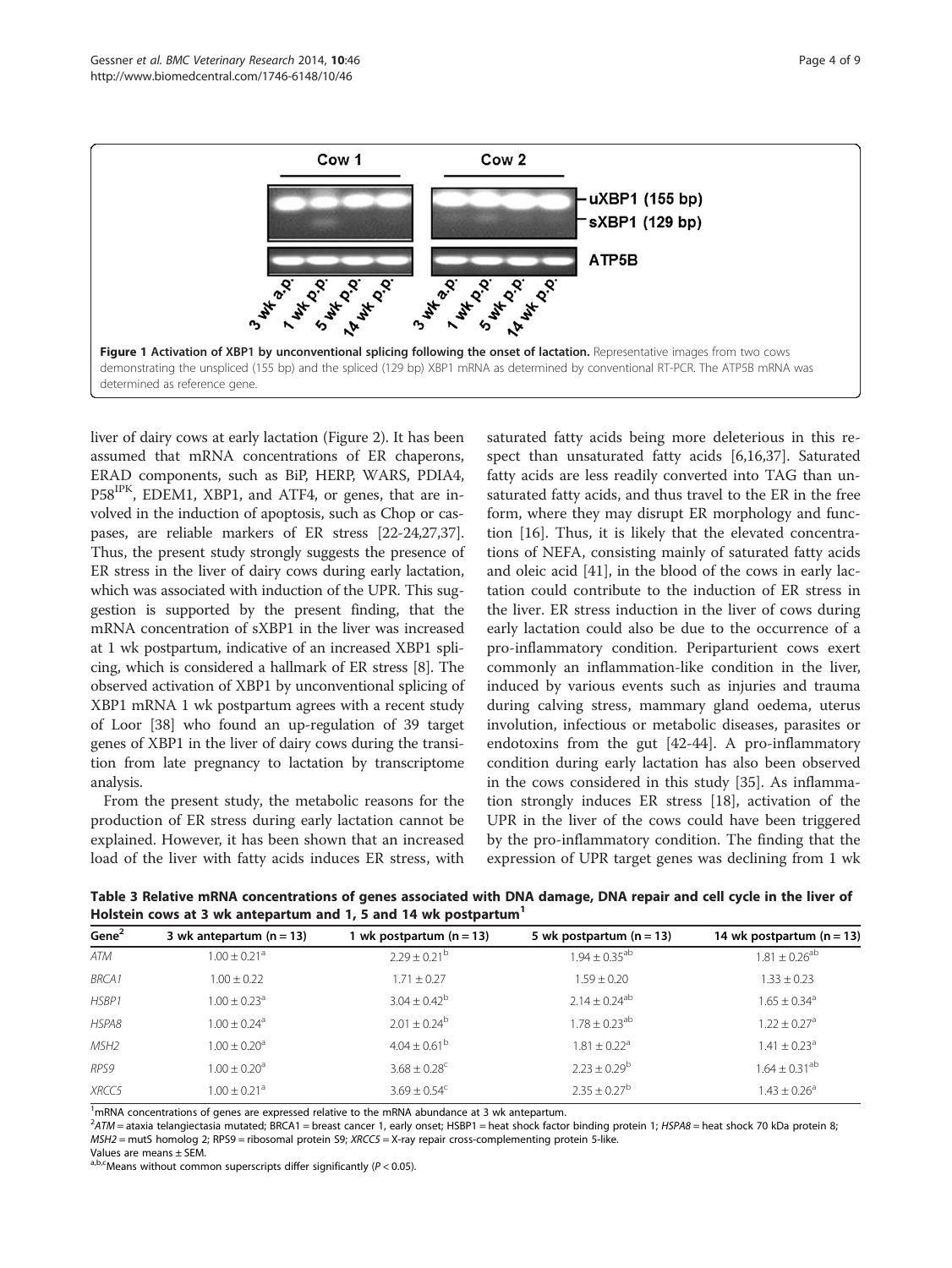<span id="page-4-0"></span>

postpartum to later lactation supports the hypothesis that ER stress in early lactation was caused mainly by high plasma levels of NEFA and the inflammatory condition. However, the finding that some of the UPR target genes remained up-regulated even at 14 wk postpartum – when the cows were already in a positive energy balance – suggests that a certain degree of ER stress could also be induced by the high metabolic activity of the liver during lactation, without being burdened by high NEFA concentrations or inflammation.

Many biochemical alterations in the liver induced by UPR under pathophysiologic conditions such as obesity, diabetes or chronic inflammation are similar to those observed in the liver of periparturient dairy cows, with fatty liver development being one important example. ER stress-induced fatty liver is caused by an increased expression of genes involved in lipogenesis, a reduced expression of genes involved in fatty acid oxidation and lipolysis, and an impairment of the production of VLDL required for the export of TAG from the liver [[14,45-47\]](#page-7-0). As these biochemical alterations leading to fatty liver are very similar to those observed in the liver of periparturient dairy cows [\[1,2,48](#page-7-0)], it is likely that the ER stress-induced UPR is involved in the development of fatty liver in periparturient cows. Other similarities between various biochemical alterations induced by ER stress and those observed in the liver of periparturient dairy cows are the induction of inflammation, an activation of Nrf2 pathway and an up-regulation of FGF21. As mentioned above, inflammation can directly induce ER stress. However, ER stress and the concomitant UPR also enhance the inflammatory process [\[18](#page-7-0)], suggesting that ER stress could contribute to the induction of the proinflammatory condition in the liver of periparturient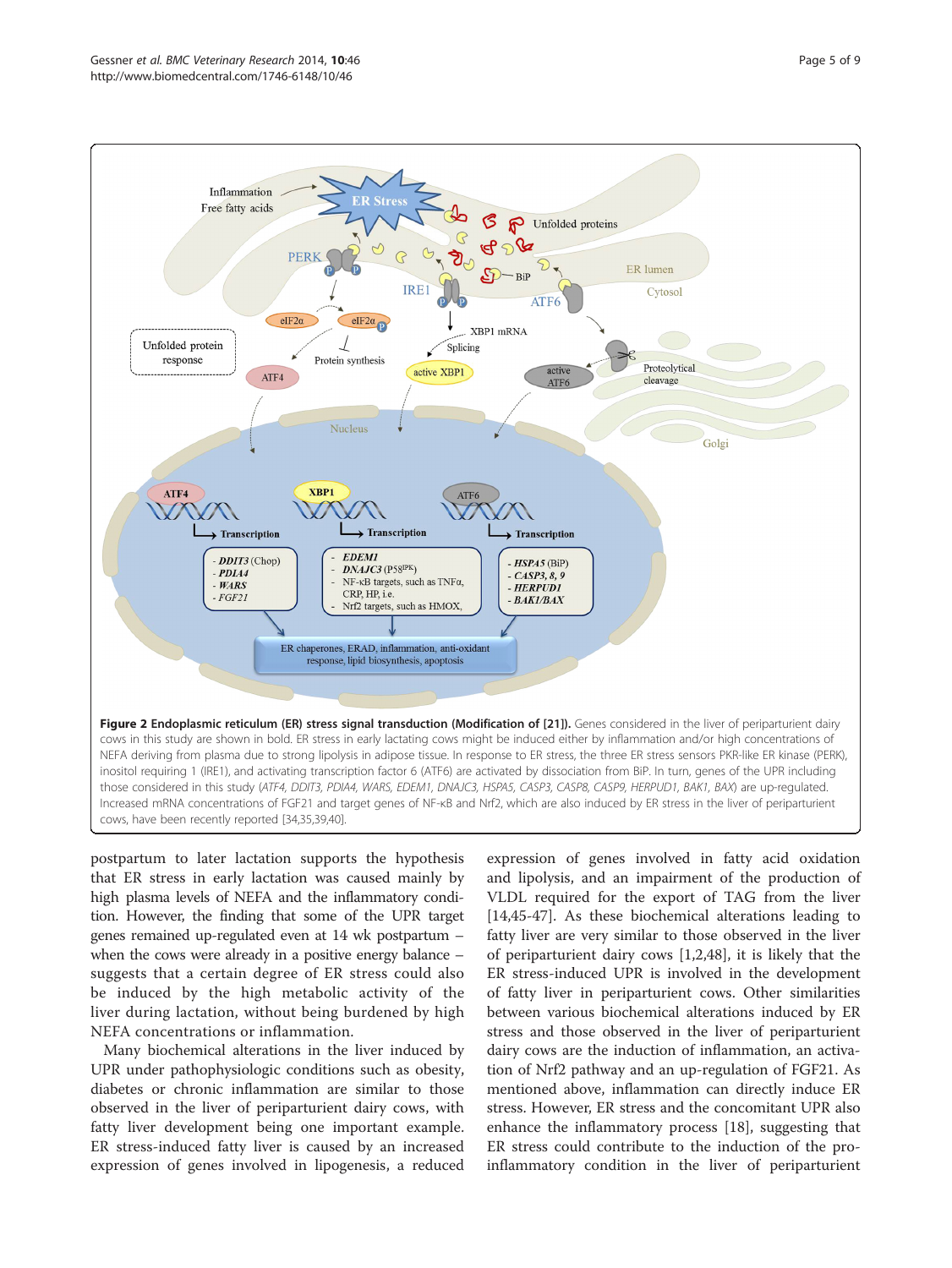<span id="page-5-0"></span>cows. Nrf2 is a transcription factor which regulates the transcription of a great number of genes with antioxidative and cytoprotective functions [[49,50\]](#page-8-0). Activation of this transcription factor during the periparturient phase in the liver of the cows has been considered as a compensatory means to protect the liver against the deleterious effects of pro-inflammatory cytokines and reactive oxygen species (ROS) [\[36](#page-7-0)]. The fact that ER stress also causes an activation of Nrf2, probably as a means to counteract oxidative stress provoked under ER stress conditions [[18](#page-7-0),[19](#page-7-0)] suggests that the observed activation of Nrf2 in the liver of dairy cows at early lactation might also be caused by the UPR.

FGF21 is a hormonal regulator which stimulates hepatic lipid oxidation, ketogenesis and gluconeogenesis during energy deprivation [\[51-53\]](#page-8-0). Recently, it has been found that the expression of FGF21 in the liver and plasma levels

of FGF21 are increased in dairy cows during the periparturient phase, and that there is even a relationship between hepatic TAG content and plasma FGF21 concentration in dairy cows [\[34,39,40](#page-7-0)]. More recently, it has been observed that FGF21 is directly induced by ER stress, mediated by an activation of the PERK cascade [\[17\]](#page-7-0). Thus, it is likely that the up-regulation of FGF21 in the liver of periparturient cows is mediated by an ER stress-induced UPR. The fact that FGF21 stimulates ketogenesis indicates that ER stress present in the liver of periparturient cows might enhance the development of ketosis via an up-regulation of FGF21.

Based on the similarities between various biochemical alterations induced by ER stress and those observed in the liver of dairy cows during the periparturient phase, it is probable that the induction of ER stress and the concomitant UPR contribute to pathophysiologic conditions during

| Gene <sup>1</sup>        | Forward primer (from 5' to 3') Reverse primer (from 5' to 3') | PCR product size (bp) | <b>NCBI GenBank</b> |
|--------------------------|---------------------------------------------------------------|-----------------------|---------------------|
| Reference genes          |                                                               |                       |                     |
| ATP5B                    | GGACTCAGCCCTTCAGCGCC GCCTGGTCTCCCTGCCTTGC                     | 229                   | NM 175796.2         |
| PPIA                     | GGCAAATGCTGGCCCCAACACA AGTACCACGTGCTTGCCATCCA                 | 87                    | NM_178320.2         |
| RPL12                    | CACCAGCCGCCTCCACCATG CGACTTCCCCACCGGTGCAC                     | 84                    | NM 205797.1         |
| Target genes             |                                                               |                       |                     |
| ATF4                     | TGGTCTCAGACAACAGCAAG AGCTCATCTGGCATGGTTTC                     | 130                   | NM_001034342.2      |
| ATM                      | GTGTTGAGGCACTTTGTGATGC GTTTGATAATGGGCTGGTCTGC                 | 111                   | NM 001205935.1      |
| <b>BAK1</b>              | TACTTCACCAAGATCGCGTC ACGATGGCTACGCTCTTGAT                     | 254                   | NM 001077918.1      |
| <b>BAX</b>               | TCTGACGGCAACTTCAACTG ATGGTCACTGTCTGCCATGT                     | 224                   | NM_173894.1         |
| <b>BRCA1</b>             | TGCCGAGACAAGATCAAGAGG TAATTTCAGTGCAGAGGCTGAGG                 | 149                   | NM_178573.1         |
| CASP3                    | CCGAGGCACAGAACTGGACTG TCGCCAGGAAAAGTAACCAGGTG                 | 133                   | NM_001077840.1      |
| CASP8                    | TACCAGCGAGGAGGAGATGAAG CATCCAGCTTACATTTGGCAATC                | 164                   | NM 001045970.2      |
| CASP9                    | AAACAGGATGACCCATCAAAGC ATTCAGGACATAGGCCAGATCG                 | 203                   | NM 001205504.1      |
| DDIT <sub>3</sub>        | AGTCACTGCCTTTCTCCTTC TCTTCCTCCTTGTTTCCAGG                     | 133                   | NM_001078163.1      |
| DNAJC3                   | GTACGAAGGTGCTGAATGTG ATCAGGGTCACCATCTACTG                     | 133                   | NM_174756.3         |
| EDEM1                    | CCCCTACCCTCGGGTGAATCT GTGGAATCCCCCAGCAGTCG                    | 126                   | NM 001103092.2      |
| <b>HERPUD1</b>           | CCGTGTTTCTCAGTATCCTC TCTTGATTCACAGCCTCCTG                     | 169                   | NM_001102265.2      |
| HSBP1                    | CGCGAACAAACGGAAGTATAGG CAGGTCATCAATGCGACTGC                   | 207                   | NM 001113316.2      |
| HSPA5                    | CAAGTTGATGTTGGAGGTGG AAGCCTCAGCAGTTTCCTTC                     | 94                    | NM 001075148.1      |
| HSPA8                    | AACGTGCTGATCTTTGATTTAGGG TTCTCCACCCAAGTGAGTATCTCC             | 114                   | NM_174345.4         |
| MSH <sub>2</sub>         | AACAGAAAGCCCTGGAGTTGG TTATTCTTTGCGATGACCTCAGC                 | 226                   | NM_001034584.1      |
| PDIA4                    | AGGTTTGACGTGAGTGGCTA CATCGAAGTTGTCCTTGGTC                     | 175                   | NM_001045879.2      |
| RPS9                     | GTGAGGTCTGGAGGGTCAAA GGGCATTACCTTCGAACAGA                     | 108                   | NM_001101152.2      |
| <b>WARS</b>              | AAGCAGACGAGGACTTTGTG TTCGGTTTACCAGCTCCTTG                     | 123                   | NM 174218.1         |
| XBP1 unspliced           | GTTGAGACAGCGGTTGGGAATG CGTAGTCTGAGTGCTGCGGAC                  | 114                   | NM 001034727.3      |
| XBP1 spliced & unspliced | TGACTGAAGAGGAAGCAGAG CAATGCCATCAGAGTCCATG                     | 129/155               | NM 001271737.1      |
| XRCC5                    | GTTTCAGTGTCTGCTTCACAGAGC TTCTTGATGACTTCCGTCAGAGG              | 165                   | NM 001102141.1      |

Table 4 Characteristics of gene specific primers used for qPCR

<sup>[1](#page-2-0)</sup>ATP5B = ATP synthase; PPIA = peptidylprolyl isomerase A; RPL12 = ribosomal protein L12; other abbreviations of gene names are explained in footnotes of Tables 1 and [3.](#page-3-0)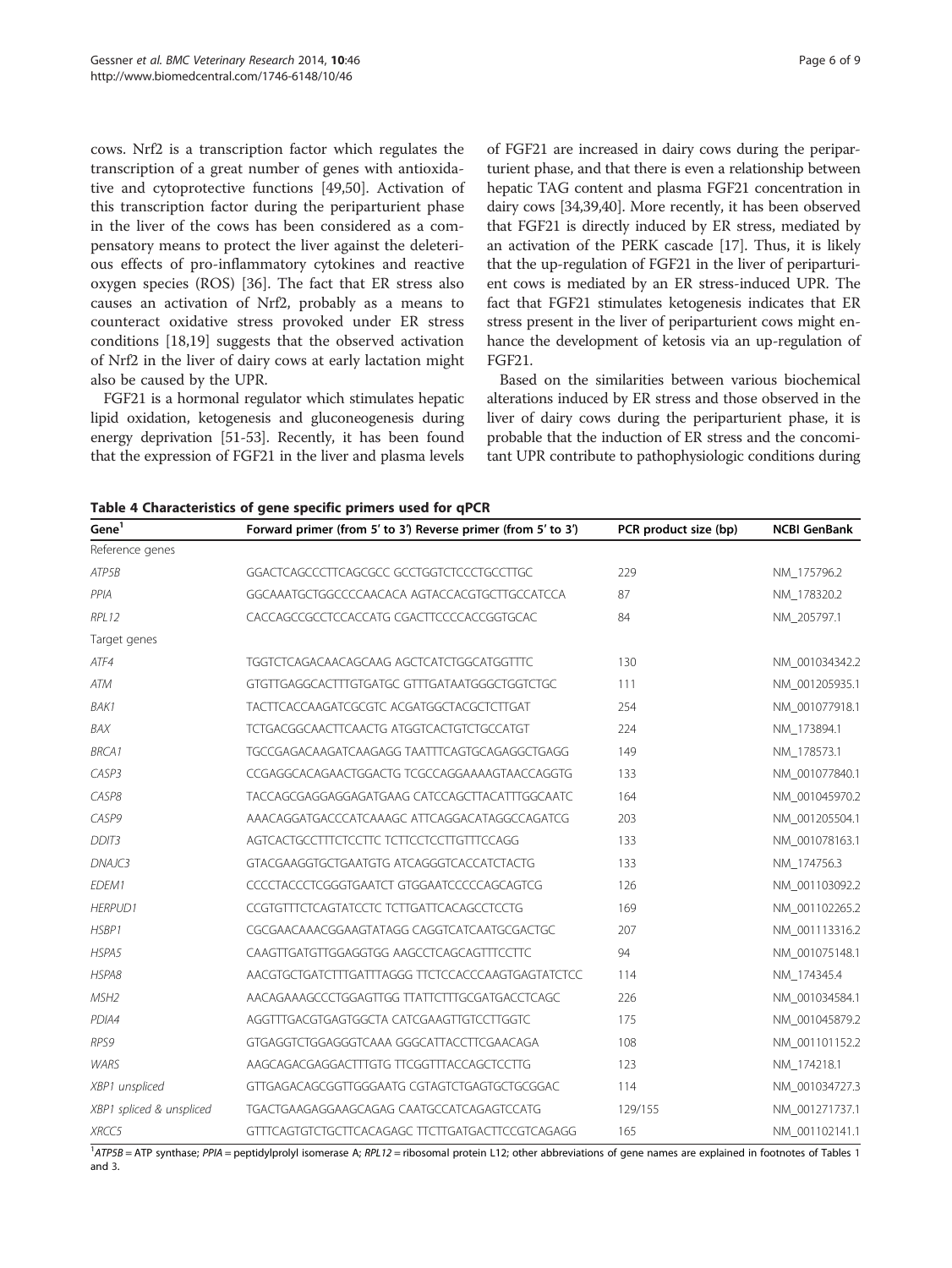this phase, such as the development of fatty liver, ketosis, and hepatic inflammation. The existence of ER stress in the liver of dairy cows, moreover, might be of relevance for glucose homeostasis as it has been shown that ER stress impairs gluconeogenesis [\[54,55](#page-8-0)], a pathway, which is of extraordinary relevance in high yielding dairy cows.

It should be noted that the induction of ER stress gene network expression in dairy cows has been also observed in the mammary gland during the transition from pregnancy to lactation [[56](#page-8-0)]. The physiological relevance of that pathway, however, might be different between liver and mammary gland. While ER stress induced UPR in the liver might be regarded as a means to maintain ER homeostasis and liver function, ER stress signalling in the mammary gland might be involved in mammary lipogenesis and milk protein synthesis [\[56](#page-8-0)].

# Conclusion

In overall, the present study reveals the existence of ER stress in the liver of dairy cows during early lactation. Since ER stress causes many biochemical adaptations and symptoms similar to those observed in the liver of periparturient cows, such as the development of fatty liver, ketosis or inflammation, it is assumed that the ER stress-induced UPR might contribute to the pathophysiologic conditions commonly observed in the liver of periparturient cows.

# Methods

# Animals

For this investigation, liver biopsy samples from a recently performed trial with dairy cows, which has been described in detail [[34\]](#page-7-0), were used. All procedures for this trial were approved by the Bavarian state animal care and use committee. The trial included twenty Holstein cows (four primi- and sixteen multiparous,  $2.7 \pm$ 1.1 parities, mean  $\pm$  SD) as experimental animals with an experimental period from 3 wk antepartum until 14 wk postpartum. The animals were housed in a freestall-barn. They received a partial mixed ration (PMR) for ad libitum intake of basic feed with separate and limited intake of concentrate. PMR consisted (dry matter, DM, basis) of 33.7% grass silage, 44.9% maize silage, 6.4% hay, and 14.9% concentrate. The concentrate was individually allocated at four computer-operated feeding stations with an automatic feeding program (DeLaval Alpro, Glinde, Germany). It was composed of 24.8% grain maize, 21.8% wheat, 20.1% soybean meal, 15.2% dried sugar beet pulp with molasses, 14.9% barley and 3.2% vitamin-mineral premix including limestone (DM basis). The allocation of the concentrate was increased from 1.2 to 8.0 kg of DM/d during the first 42 d of lactation, and thereafter, it was dependent on the milk performance of the individual cow. Liver biopsies were taken from the right liver lobe (Lobus hepatis dexter) at 3 wk antepartum, and 1, 5 and 14 wk postpartum before feeding between 0700 and 0900 h [[34](#page-7-0)]. For this study, samples of 13 cows were available.

#### Quantitative and standard RT-PCR

Total RNA isolation from liver biopsies, cDNA synthesis and quantitative real-time polymerase chain reaction (qPCR) were carried out as described recently in detail [[34\]](#page-7-0). Expression values of the genes investigated were normalised using the GeNorm normalisation factor [\[57](#page-8-0)]. Procedure of normalisation and average expression stability ranking of the six potential reference genes in liver of cows were also performed as described recently [\[34](#page-7-0)]. The characteristics of gene-specific primers are shown in Table [4](#page-5-0). After normalisation of gene expression data using the calculated GeNorm normalisation factor, means and SEM were calculated from normalised expression data for samples of the same treatment group. The mean of 3 wk antepartum was set to 1 and relative expression ratios of 1, 5 and 14 wk postpartum are expressed as fold changes compared to 3 wk antepartum. To determine the expression of spliced and unspliced XBP1, the PCR run was stopped within the linear range of amplification. Subsequently, the PCR products were separated using 2% agarose gel electrophoresis stained with GelRedTM nucleic acid gel stain (Biotium, California, USA), visualized under UV light, and digitalized with a digital camera (SynGene, Cambridge, England).

# Statistical analysis

Data were statistically evaluated by using the SAS procedure PROC MIXED (version 9.2, SAS Institute Inc., Cary, NC, USA) with week of sampling  $(-3, +1, +5, +14)$ wk) and parity of the cow (primi- vs. multiparous) as fixed effects, and individual animal as random effect. For significant t values of the factor week, means were compared by the Bonferroni  $t$ -test, and differences between means were considered significant for  $P < 0.05$ .

#### Competing interests

The authors declare that they have no competing interests.

#### Authors' contributions

DKG: Participated in the design of the study, performed the PCR analyses, performed the statistical analyses, and wrote the manuscript. GS: conducted the animal experiment. FJS: supervised the animal experiment; RR: supervised PCR analyses. KE: conceived of the study, and participated in its design and coordination and helped to draft the manuscript. All authors read and approved the final manuscript.

#### Acknowledgements

Gloria Schlegel was supported by H. Wilhelm Schaumann-Stiftung (Hamburg, Germany).

#### Author details

<sup>1</sup> Institute of Animal Nutrition and Nutrition Physiology Justus-Liebig-Universität Giessen, Heinrich-Buff-Ring 26-32, Giessen D-35392, Germany. <sup>2</sup>Chair of Animal Nutrition, Center of Life and Food Sciences Weihenstephan, Technische Universität München, Liesel-Beckmann-Strasse 6, Freising, Weihenstephan D-85350, Germany.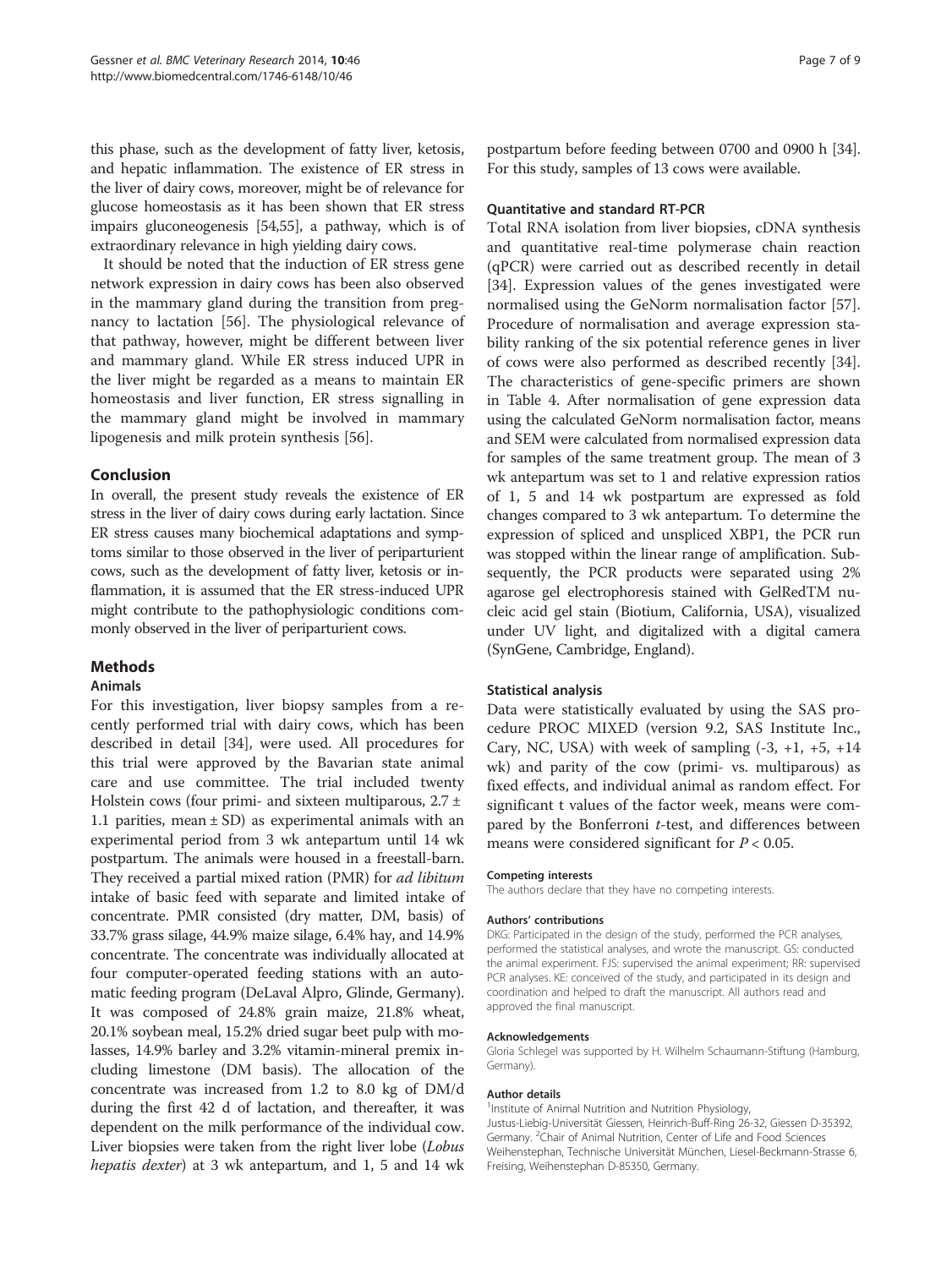<span id="page-7-0"></span>Received: 10 July 2013 Accepted: 14 February 2014 Published: 20 February 2014

#### References

- 1. Drackley JK: Biology of dairy cows during the transition period: the final frontier? J Dairy Sci 1999, 82:2259–2273.
- 2. Katoh N: Relevance of apolipoproteins in the development of fatty liver and fatty liver-related peripartum diseases in dairy cows. J Vet Med Sci 2002, 64:293–307.
- 3. Adewuji AA, Gruys E, van Eerdenburg FJCM: Non-esterified fatty acids (NEFA) in dairy cattle. Vet Quarterly 2005, 27:117–126.
- 4. Back SH, Kaufman RJ: Endoplasmic reticulum stress and type 2 diabetes. Ann Rev Biochem 2012, 81:767–93.
- 5. Cnop M, Foufelle F, Velloso LA: Endoplasmic reticulum stress, obesity and diabetes. Cell 2012, 18:59–68.
- 6. Fu S, Watkins SM, Hotamisligil GS: The role of endoplasmic reticulum in hepatic lipid homeostasis and stress signaling. Cell Metab 2012, 15:623–634.
- 7. Marciniak SJ, Ron D: Endoplasmic reticulum stress signaling in disease. Physiol Rev 2006, 86:1133-1149.
- 8. Ron D, Walter P: Signal integration in the endoplasmic reticulum unfolded protein response. Nature Rev 2007, 8:519–529.
- 9. Rutkowski DT, Kaufman RJ: A trip to the ER: coping with stress. Trends Cell Biol 2004, 14:20–28.
- 10. Breckenridge DG, Germain M, Mathai JP, Nguyen M, Shore GC: Regulation of apoptosis by endoplasmic reticulum pathways. Onocogene 2003, 22:8606–8616.
- 11. Bertolotti A, Zhang Y, Hendershot L, Harding H, Ron D: Dynamic interaction of BiP and the ER stress transducers in the unfolded protein response. Nature Cell Biol 2000, 2:326–332.
- 12. Harding HP, Zhang Y, Ron D: Protein translation and folding are coupled by an endoplasmic-reticulum-resident kinase. Nature 1999, 397:271–274.
- 13. Momoi T: Caspases involved in ER-stress-mediated cell death. J Chem Neuroanat 2004, 28:101–105.
- 14. Lee JS, Zheng Z, Mendez R, Ha SW, Xie Y, Zhang K: Pharmacologic ER stress induces non-alcoholic steatohepatitis in an animal model. Toxicol Lett 2012, 211:29–38.
- 15. Pagliassotti MJ: Endoplasmic reticulum stress in nonalcoholic fatty liver disease. Ann Rev Nutr 2012, 32:17–33.
- 16. Gentile CL, Frye MA, Pagliassotti MJ: Fatty acids and the endoplasmic reticulum in nonalcoholic fatty liver disease. Biofactors 2011, 37:8–16.
- 17. Schaap FG, Kremer AE, Lamers WH, Jansen PLM, Gaemers IC: Fibroblast growth factor 21 is induced by endoplasmic reticulum stress. Biochimie 2013, 95:692–699.
- 18. Cullinan SB, Zhang D, Hannink M, Arvisais E, Kaufman RJ, Diehl JA: Nrf2 is a direct PERK substrate and effector of PERK-dependent cell survival. Mol Cell Biol 2003, 23:7198–7209.
- 19. Cullinan SB, Diehl JA: Coordination of ER and oxidative stress signaling: the PERK/Nrf2 signaling pathway. Int J Biochem Cell Biol 2006, 38:317-332.
- 20. Rath E, Haller D: Inflammation and cellular stress: a mechanistic link between immune-mediated and metabolically driven pathologies. Eur J Nutr 2011, 50:219–233.
- 21. Zhang K, Kaufmann RJ: From endoplasmic-reticulum stress to the inflammatory response. Nature 2008, 454:455–462.
- 22. Wu CX, Liu R, Gao M, Zhao G, Wu S, Wu CF, Du GH: Pinocembrin protects against ischemia/reperfusion injury by attenuating endoplasmic reticulum stress induced apoptosis. Neurosci Lett 2013, 546:57–62.
- 23. Kovacs WJ, Charles KN, Walter KM, Shackelford JE, Wikander TM, Richards MJ, Fliesler SJ, Krisans SK, Faust PL: Peroxisome deficiency-induced ER stress and SREBP-2 pathway activation in the liver of newborn PEX2 knock-out mice. Biochim Biophys Acta 2012, 1821:895–907.
- 24. Samali A, Fitzgerald U, Deegan S, Gupta S: Methods for monitoring endoplasmic reticulum stress and the unfolded protein response. Int J Cell Biol 2010, 2010:830307.
- 25. Thomas M, George NI, Saini UT, Patterson TA, Hanig JP, Bowyer JF: Endoplasmic reticulum stress responses differ in meninges and associated vasculature, striatum, and parietal cortex after a neurotoxic amphetamine exposure. Synapse 2010, 64:579–593.
- 26. Hetz C, Bernasconi P, Fisher J, Lee AH, Bassik MC, Antonsson B, Brandt GS, Iwakoshi NN, Schinzel A, Glimcher LH, Korsmeyer SJ: Proapoptotic BAX and

BAK modulate the unfolded protein response by a direct interaction with IRE1alpha. Science 2006, 312:572–576.

- 27. Shi K, Wang D, Cao X, Ge Y: Endoplasmic reticulum stress signaling is involved in mitomycin C (MMC)-induced apoptosis in human fibroblasts via PERK pathway. PloS One 2013, 8:e59330.
- 28. Masud A, Mohapatra A, Lakhani SA, Ferrandino A, Hakem R, Flavell RA: Endoplasmic reticulum stress-induced death of mouse embryonic fibroblasts requires the intrinsic pathway of apoptosis. J Biol Chem 2007, 282:14132–14139.
- 29. Oyadomari S, Mori M: Roles of CHOP/GADD153 in endoplasmic reticulum stress. Cell Death Differ 2004, 11:381–389.
- 30. Ron E, Shenkman M, Groisman B, Izenshtein Y, Leitman J, Lederkremer GZ: Bypass of glycan-dependent glycoprotein delivery to ERAD by up-regulated EDEM1. Molecul Biol Cell 2011, 22:3945–3954.
- 31. Morito D, Nagata K: ER stress proteins in autoimmune and inflammatory diseases. Front Immunol 2012, 3:48.
- 32. Huber AL, Lebeau J, Guillaumot P, Pétrilli V, Malek M, Chilloux J, Fauvet F, Payen L, Kfoury A, Renno T, Chevet E, Manié SN: p58(IPK)-mediated attenuation of the proapoptotic PERK-CHOP pathway allows malignant progression upon low glucose. Molec Cell 2013, 49:1049–1059.
- 33. Han J, Back SH, Hur J, Lin YH, Gildersleeve R, Shan J, Yuan CL, Krokowski D, Wang S, Hatzoglou M, Kilberg MS, Sartor MA, Kaufman RJ: ER-stressinduced transcriptional regulation increases protein synthesis leading to cell death. Nat Cell Biol 2013, 15:481–490.
- Schlegel G, Keller J, Hirche F, Geißler S, Schwarz FJ, Ringseis R, Stangl GI, Eder K: Expression of genes involved in carnitine synthesis and uptake in the liver of dairy cows in the transition period and at different stages of lactation. BMC Vet Res 2012, 8:28.
- Schlegel G, Ringseis R, Keller J, Schwarz FJ, Windisch W, Eder K: Expression of fibroblast growth factor 21 in the liver of dairy cows in the transition period and during lactation. J Anim Physiol Anim Nutr 2013, 97:820–829.
- 36. Gessner DK, Schlegel G, Keller J, Schwarz FJ, Ringseis R, Eder K: Expression of target genes of nuclear factor E2-related factor 2 in the liver of dairy cows in the transition period and at different stages of lactation. J Dairy Sci 2013, 96:1038–1043.
- 37. Nivala AM, Reese L, Frye M, Gentile CL, Pagliassotti MJ: Fatty acid-mediated endoplasmic reticulum stress in vivo: differential response to the infusion of Soybean and Lard Oil in rats. Metabolism 2013, 62:753–760.
- 38. Loor JJ: Genomics of metabolic adaptations in the peripartal cow. Animal 2010, 4:1110–1139.
- 39. Schoenberg KM, Giesy SL, Harvatine KJ, Waldron MR, Cheng C, Kharitenkov A, Boisclair YR: Plasma FGF21 is elevated by the intense lipid mobilization of lactation. J Endocrinol 2011, 152:4652–4661.
- 40. Carriquiry M, Weber WJ, Fahrenkrug SC, Crooker BA: Hepatic gene expression in multiparous Holstein cows treated with bovine somatotropin and fed n-3 fatty acids in early lactation. J Dairy Sci 2009, 92:4889–4900.
- 41. Rukkwamsuk T, Geelen MJ, Kruip TA, Wensing T: Interrelation of fatty acid composition in adipose tissue, serum, and liver of dairy cows during the development of fatty liver postpartum. J Dairy Sci 2000, 83:52-59
- 42. Bionaz M, Trevisi E, Calamari L, Librandi F, Ferrari A, Bertoni G: Plasma paraoxonase, health, inflammatory conditions, and liver function in transition dairy cows. J Dairy Sci 2007, 90:1740-1750.
- 43. Bertoni G, Trevisi E, Han X, Bionaz N: Effects of inflammatory conditions on liver activity in puerperium period and consequences for performance in dairy cows. J Dairy Sci 2008, 91:3300-3310.
- Trevisi E, Amadori M, Cogrossi S, Razzuoli E, Bertoni G: Metabolic stress and inflammatory response in high-yielding, periparturient dairy cows. Res Vet Sci 2012, 93:695–704.
- 45. Zhang C, Chen X, Zhu RM, Zhang Y, Yu T, Wang H, Zhao H, Zhao M, Ji YL, Chen YH, Meng XH, Wei W, Xu DX: Endoplasmic reticulum stress is involved in hepatic SREBP-1c activation and lipid accumulation in fructose-fed mice. Toxicol Lett 2012, 212:229–240.
- 46. Qiu W, Su Q, Rutledge AC, Zhang J, Adeli K: Glucosamine-induced endoplasmic reticulum stress attenuates apolipoprotein B100 synthesis via PERK signaling. J Lipid Res 2009, 50:1814–1823.
- 47. Ota T, Gayet C, Ginsberg HN: Inhibition of apolipoprotein B100 secretion by lipid-induced hepatic endoplasmic reticulum stress in rodents. J Clin Invest 2008, 118:316–332.
- 48. Loor JJ, Dann HM, Everts RE, Oliveira R, Green CA, Guretzky NA, Rodriguez-Zas SL, Lewin HA, Drackley JK: Temporal gene expression profiling of liver